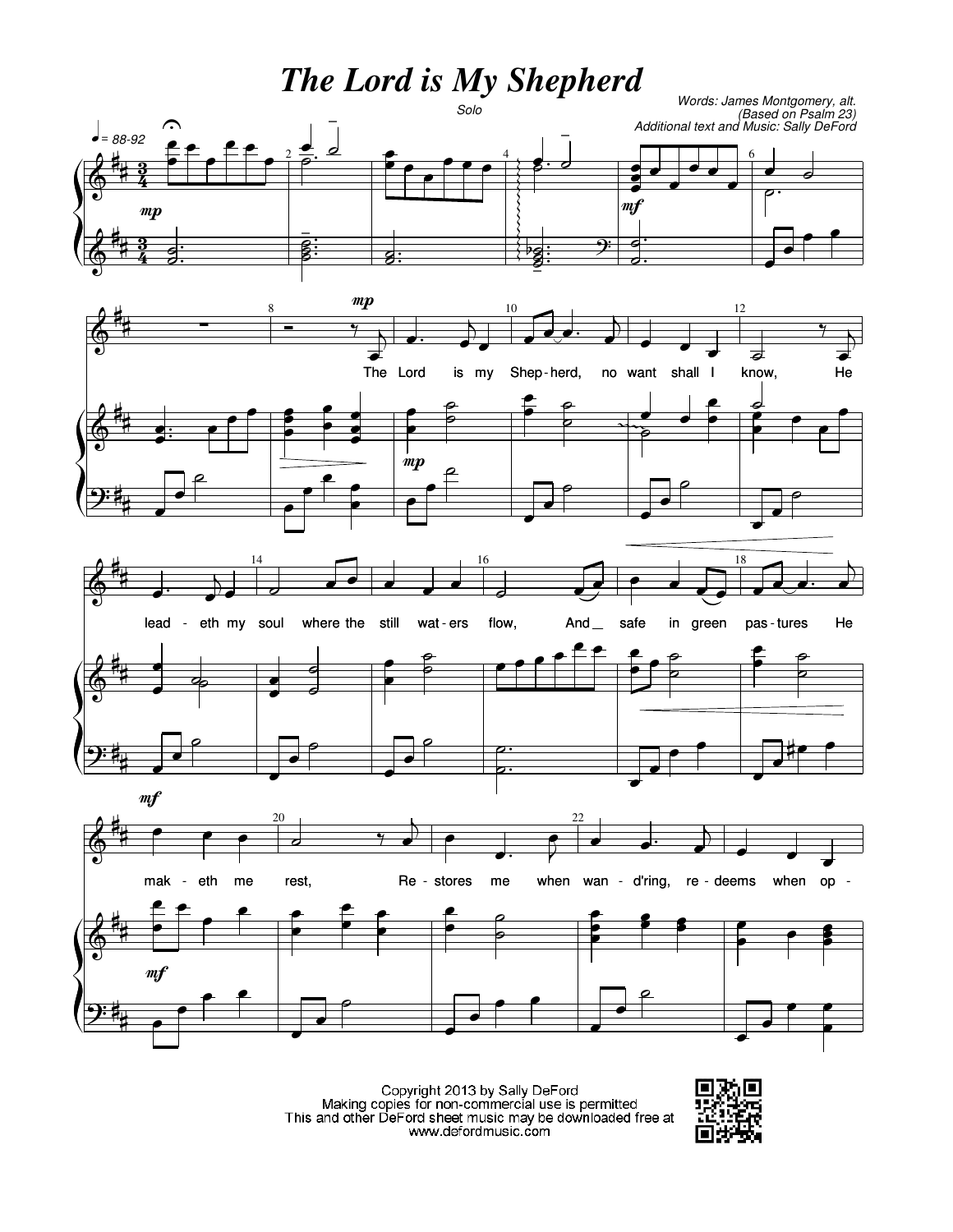







*The Lord is My Shepherd - Solo-2*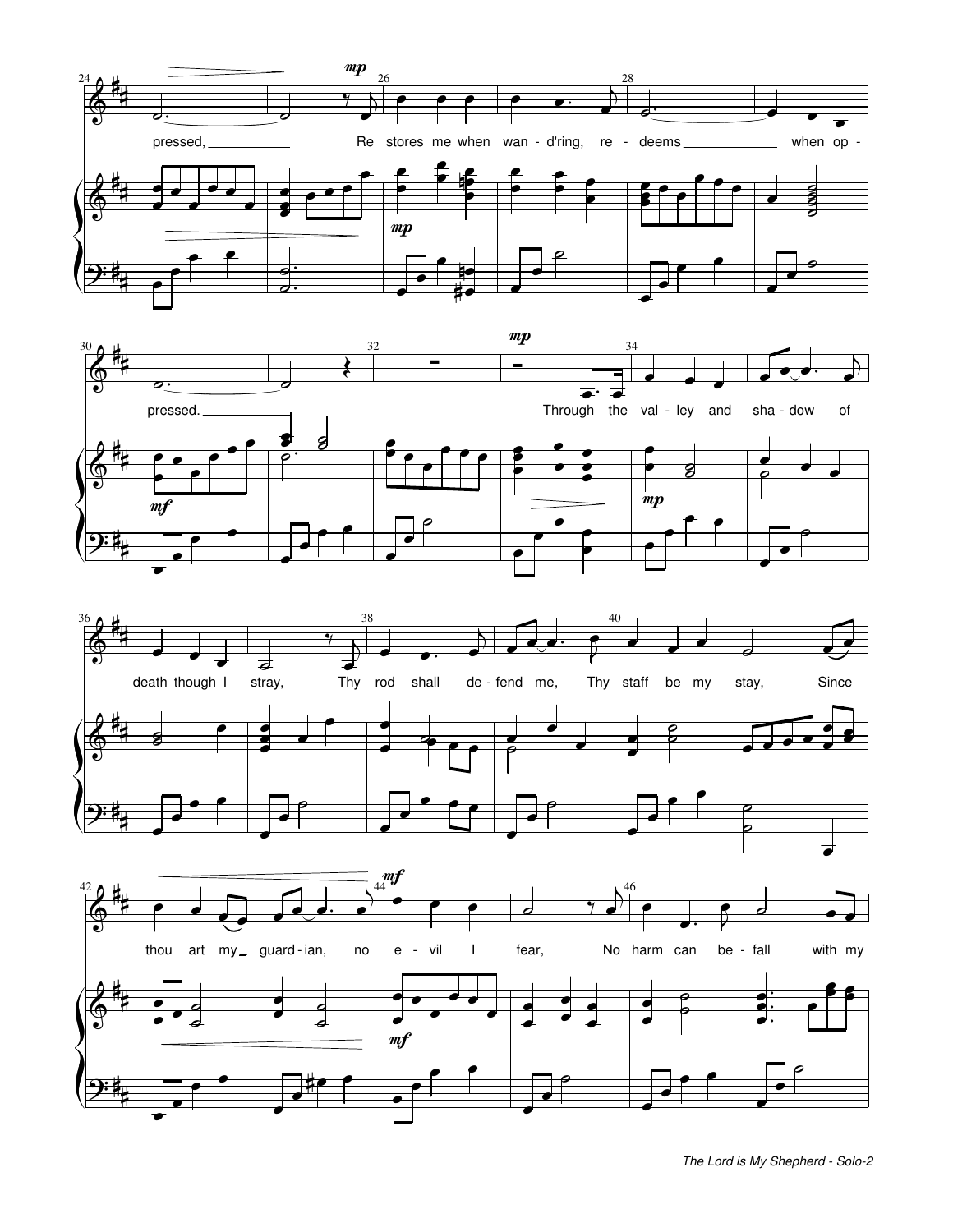







*The Lord is My Shepherd - Solo-3*